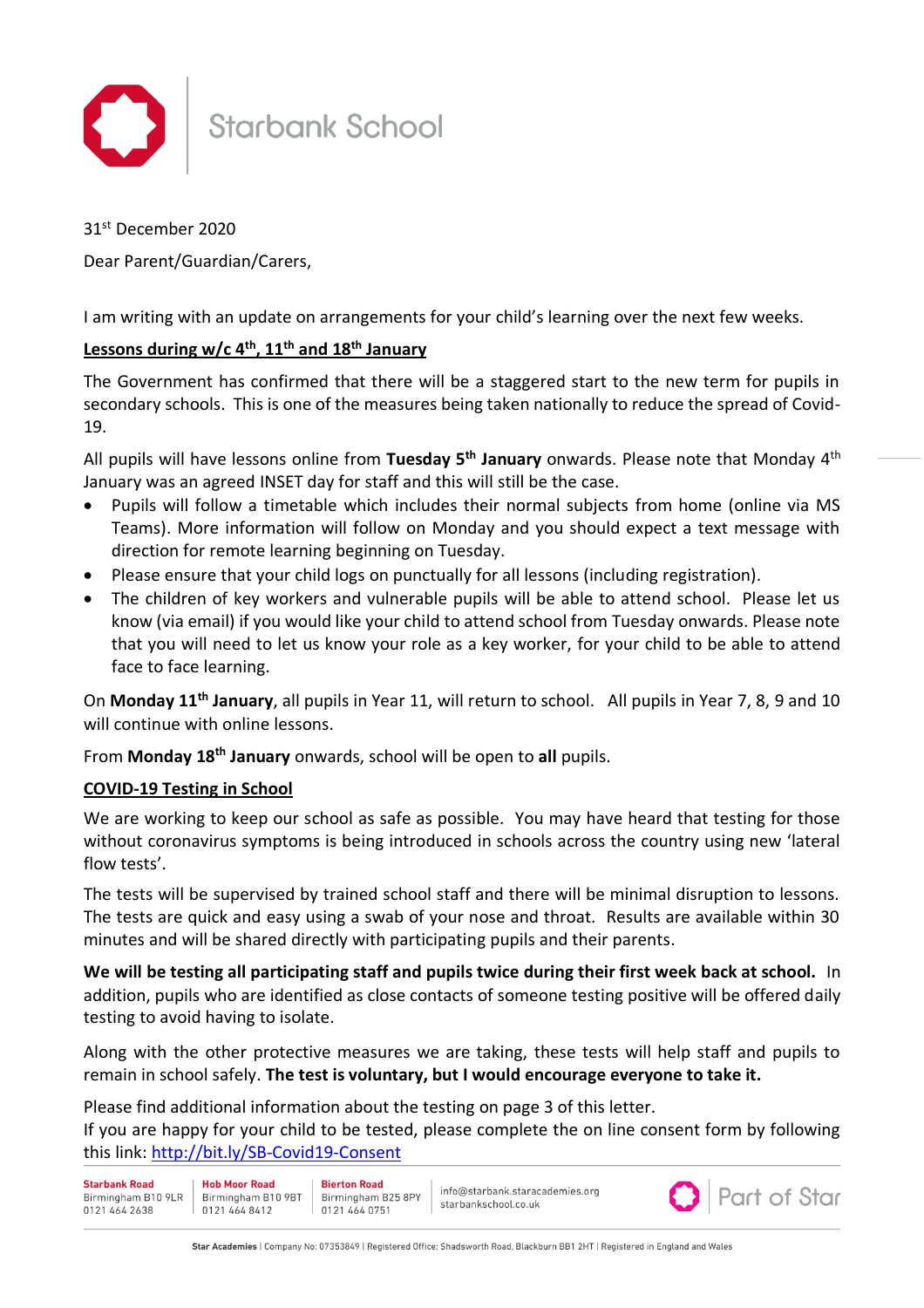If you have any queries or concerns, or need support in any way, please do not hesitate to contact the school.

Thank you for your ongoing support of the school and our efforts on behalf of your child.

Yours sincerely,

Gaetano Ferrante Principal

# **COVID-19 Rapid Tests Registration and Consent Form – Year 7, 8, 9, 10 and 11**

- **• For pupils aged 16 years or younger (in Year 7 to 11) -** this form must be completed by the parent or legal guardian. Please complete one consent form for each child you wish to enrol.
- 1. I have had the opportunity to consider the information provided by the school about the testing, ask questions and have had these answered satisfactorily, based on the information presented in the letter.
- 2. I have discussed the testing with my child and my child is happy to participate. If on the day of testing they do not wish to take part, then they will not be made to do so and consent can be withdrawn at any time ahead of the test.
- 3. I consent to my child having a nose and throat swab for a lateral flow test.
- 4. I consent that my child's sample(s) will be tested for the presence of COVID-19.
- 5. I understand that if my child's results are negative on the lateral flow test, I will not be contacted by the school except where they are a close contact of a confirmed positive.
- 6. If the lateral flow test indicates the presence of COVID-19, I consent to my child having a nose and throat swab for confirmatory PCR testing, which shall be sent the same day to an NHS Test & Trace laboratory.
- 7. I consent that they will need to self-isolate following a positive lateral flow test result, until the results of the confirmatory PCR have been received.
- 8. I agree that if my child's test results are confirmed to be positive from this PCR test, I will report this to the school and I understand that my child will be required to self-isolate following public health advice.
- 9. I consent that if a close contact of my child tests positive, but my child has tested negative, they will continue to attend school but will be tested every day at school for 7 days.

Please complete the on line consent form by following this link:<http://bit.ly/SB-Covid19-Consent>

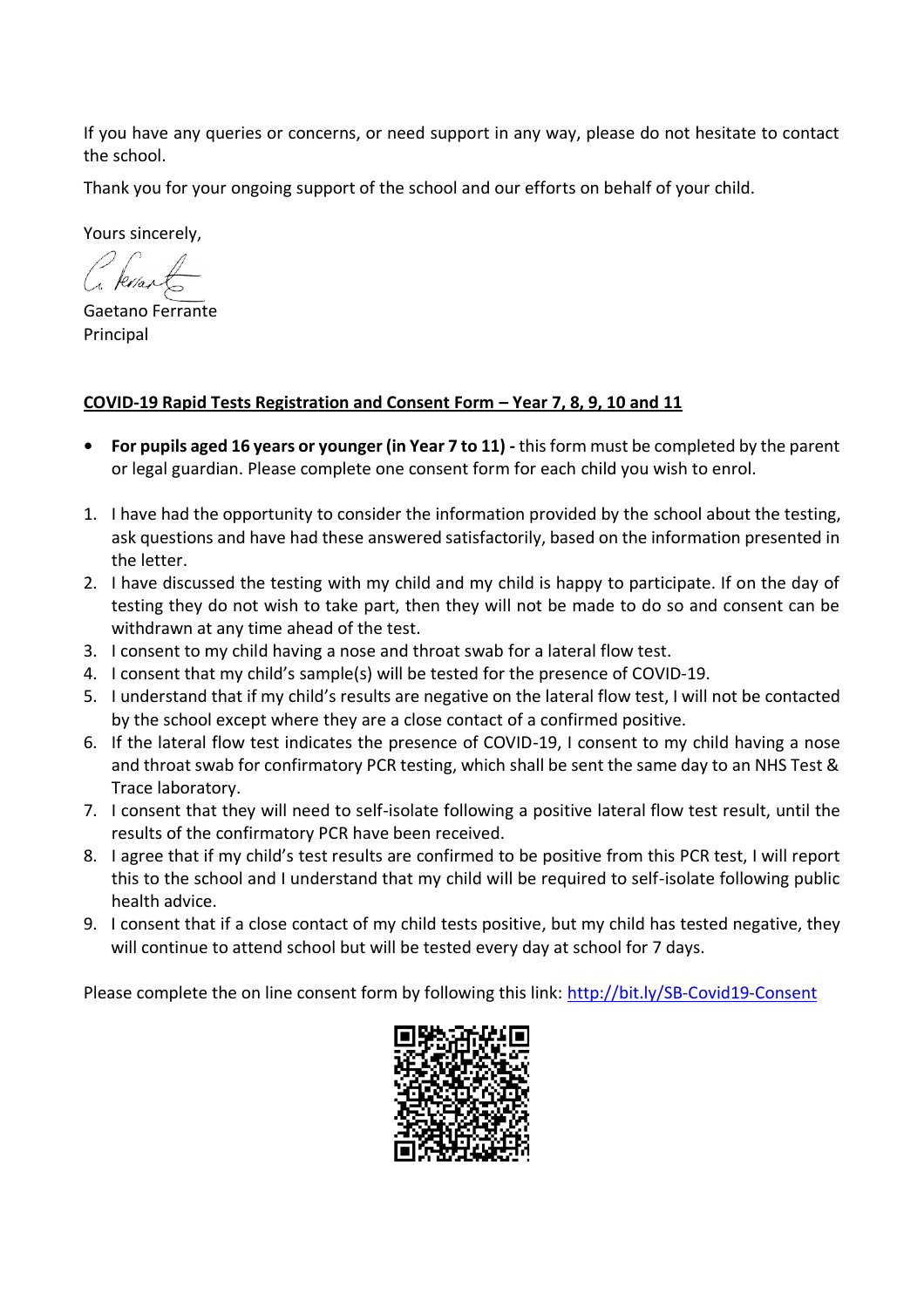#### **Additional Information**

### **NHS Test and Trace**





### Do these tests work?

In validation studies conducted by Oxford University and Public Health England, these tests were shown to be as accurate in identifying a case as a PCR test (99.68% specificity). The tests have lower sensitivity, but they are better at picking up cases when a person has higher viral load, hence the need to test frequently.

#### What if a pupil tests positive?

Participating staff and pupils who test positive will be informed about their results individually. Where participants are under 16, parents or legal guardians will also be notified. Guidance on safe travel and additional precautions will be provided along with test results.

Pupils will need to take a further 'PCR test' (similar to those done in local and regional testing sites) on the same day (or as soon as possible). The school will be able to provide these PCR test kits to perform at home or you can go to www.gov.uk/get-coronavirus-test or call 119 to book a follow-up test. If ordering a PCR test yourselves, they should choose to visit a drive-through test site if possible, as it is faster than requesting a home test.

During this time while they wait for the PCR result (via text / email), they will need to self-isolate. If the PCR test returns a positive result, you will have to self-isolate and follow the guidance from NHS Test and Trace.

### What happens if the test is negative?

They will be able to stay in school and resume their activities as normal. A pupil will only be told if they test positive on a 'lateral flow' test, so if you do not hear you can assume it was negative. A small number of pupils may need to repeat the test if the first test was invalid or void for some reason.